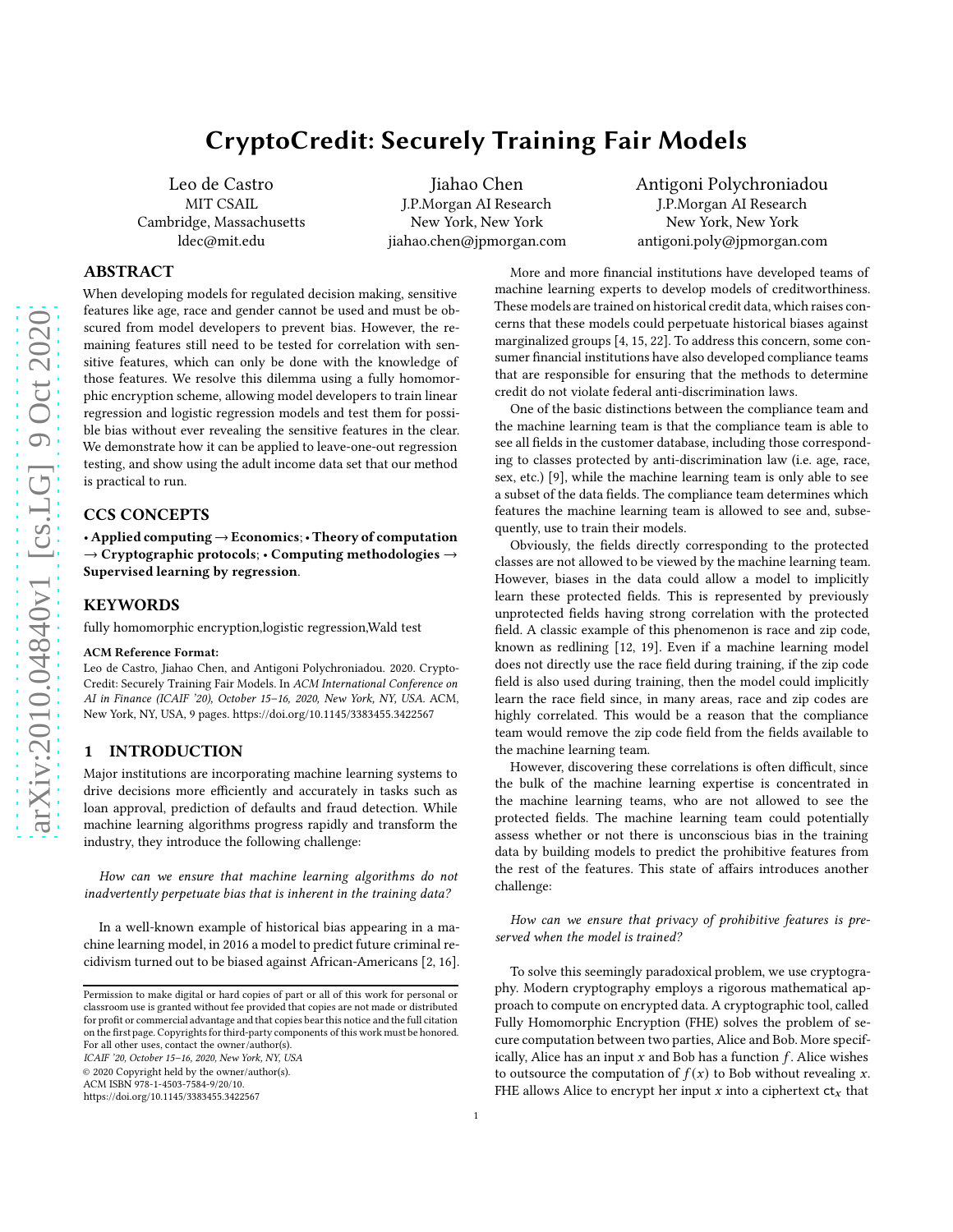can be safely sent to Bob. Bob can then homomorphically evaluate the function  $f$  on the ciphertext  $ct_x$  to produce a new ciphertext  $ct_{f(x)}$  that encrypts  $f(x)$ . This resulting ciphertext  $ct_{f(x)}$  is returned to Alice, who decrypts to obtain  $f(x)$ .

## 1.1 Our Contributions

We frame the problem of securely developing a fair ML model as a secure computation outsourcing problem. More specifically, the compliance team has training data  $X$  that must be kept private. At the same time, the compliance team has limited computing resources and needs to outsource the training of the ML model to the machine learning team. This problem can be solved with FHE, since the compliance team can encrypt the training data set  $X$  and send only the ciphertext to the machine learning team. The machine learning team then trains their model over the encrypted data set, then returns the model to the compliance team.

Not all aspects of the training data set are hidden from the machine learning team. The feature labels (or schema) are revealed to the machine learning team, and, in addition, the feature labels are indicated as either protected or unprotected. Only the unprotected features are used in training the ML models, but the protected features are very useful in evaluating fairness tests on these ML models.

In Section [3,](#page-2-0) we introduce one of the simplest methods for fairness testing in regression models, which are commonly used in econometrics and other financial applications [\[3,](#page-6-4) [31\]](#page-7-4). The basic idea is leave-one-out regression, in which we train two regression models using the same feature set  $X$ , but including also  $S$  in only one of the models. The idea is then to test whether or not the coefficients in these two models show statistically significant differences. We present the classical approach to hypothesis testing using Wald tests to test the equality of regression coefficients [\[37](#page-7-5)]. In Section [4,](#page-3-0) we show how to use our privacy preserving techniques to perform these LOO regression by training on the encrypted features. In Section [5,](#page-5-0) we apply our analysis of leave-one-out regression and Wald's test to the UCI Adult data set [\[17,](#page-7-6) [25](#page-7-7)], a well-studied data set of extracted census data with many fields similar to a loan application. When training in a privacy preserving manner a linear model on this data set, we found that our test revealed biases in the training data that were learned by the model. Specifically, we found the the linear model learned the correlation between the "Age" feature and the "Marital Status" feature, with the "Never Married" feature and the "Widowed" feature having the strongest correlation. This aligns nicely with intuition.

In addition, we found that certain models were better than others at detecting biases in the training data. Specifically, while the linear regression model was able to detect strong biases in the training data, the logistic regression model did not seem to learn this correlation, despite having essentially the same accuracy as the linear model.

#### 1.2 Related Work

Fairness in artificial intelligence. In recent years, concerns over fairness in automated decision-making systems has received welldeserved attention [\[29,](#page-7-8) [39\]](#page-8-1), particularly in predictive policing [\[2,](#page-6-0) [6](#page-6-5), [11,](#page-6-6) [16,](#page-7-0) [28\]](#page-7-9) and credit decisioning [\[1](#page-6-7), [10,](#page-6-8) [15\]](#page-7-1). Fairness is enshrined in

regulatory requirements for some applications, notably in credit [\[9](#page-6-2), [15](#page-7-1)] and hiring decisions [\[13,](#page-6-9) [19,](#page-7-3) [26,](#page-7-10) [32](#page-7-11)]. Several authors have criticized the use of automated decision making without regard to fairness or interpretability needs in other applications [\[14,](#page-6-10) [35](#page-7-12), [36,](#page-7-13) [40\]](#page-8-2). However, most of the work focuses on binary outcome variables, and less so on continuous outcomes which result from regression studies. Nevertheless, the work of Kleinberg et al. [\[24](#page-7-14)], Pleiss et al. [\[30\]](#page-7-15) on calibration notions of fairness deserve special attention, as being applicable specifically to regression models with continuous outcomes.

As described in the introduction, our work is based on a direct analysis of the coefficients of regression models, as is common in econometric analysis with a history going back at least to Conway and Roberts [\[13](#page-6-9)]. A similar (but not identical) treatment of linear regression models is given in Pope and Sydnor [\[31\]](#page-7-4). Similar ideas also appear in the leave one covariate out (LOCO) method of Lei et al. [\[27](#page-7-16)] for explaining variable-level importance.

### 2 BACKGROUND

#### 2.1 Notation & Terminology

DEFINITION 2.1 (DATA SCHEMA). For a data set  $D$ , denote the schema for  $\mathcal D$  as  $\mathcal S_{\mathcal D}$ . The schema of the dataset consists of the labels of the features of the dataset.

DEFINITION 2.2 (DATA SET SELECT OPERATION). Let D be a data set with schema  $S_{\mathcal{D}}$ , and let  $S_{\mathcal{T}} \subseteq S_{\mathcal{D}}$  denote a subset of the features in  $S_{\mathcal{D}}$ . The Select operation takes in a subset of features  $S_{\mathcal{T}}$  along with a data set  $D$  and produces a new dataset  $T$  with the same entries as in  $\mathcal D$  except with only the features in  $\mathcal S_{\mathcal T}$ .

$$
\mathcal{T} \leftarrow \mathit{Select}(\mathcal{S_T}, \mathcal{D})
$$

For a subset  $T$  of a set  $S$ , denote the compliment of  $T$  in  $S$  by  $T<sup>c</sup>$ , where  $T^c \cap T = \emptyset$  and  $T^c \cup T = S$ . We also denote  $T^c = S \setminus T$ .

#### 2.2 Leave-One-Out Regression

In this section, we describe leave-one-out (LOO) regression, which is fundamental tool for the statistical tests we perform on machine learning models in this work. The goal of LOO regression is to determine how a given feature  $f$  in a data set  $D$  is related to the other features in the data set. The high-level idea is to train a model M on the data set  $D$ , then train a second model  $M'$  on the data set  $\mathcal{D}\setminus\{f\}$ , then measure how the coefficients of the model M' differ from the original model  $M$ . If the weights corresponding to another feature  $f'$  change significantly, then we conclude that  $f'$ and f are correlated.

#### 2.3 Cryptographic Notions

In this section, we give high level definitions for the cryptographic primitives that we will use in the protocols below. All of these primitives will be used in a black-box manner.

A fully homomorphic encryption scheme allows us to perform arbitrary computations on encrypted data without decrypting it. Although the notion was introduced back in [\[33\]](#page-7-17), the first implementation is due to a much later breakthrough of [\[20\]](#page-7-18), and has now been followed with much exciting activity [\[7,](#page-6-11) [8](#page-6-12), [38\]](#page-8-3). In a nutshell, the data owner can encrypt a message  $m$  using a private key to produce some ciphertext  $c$ , which can be sent to some external party.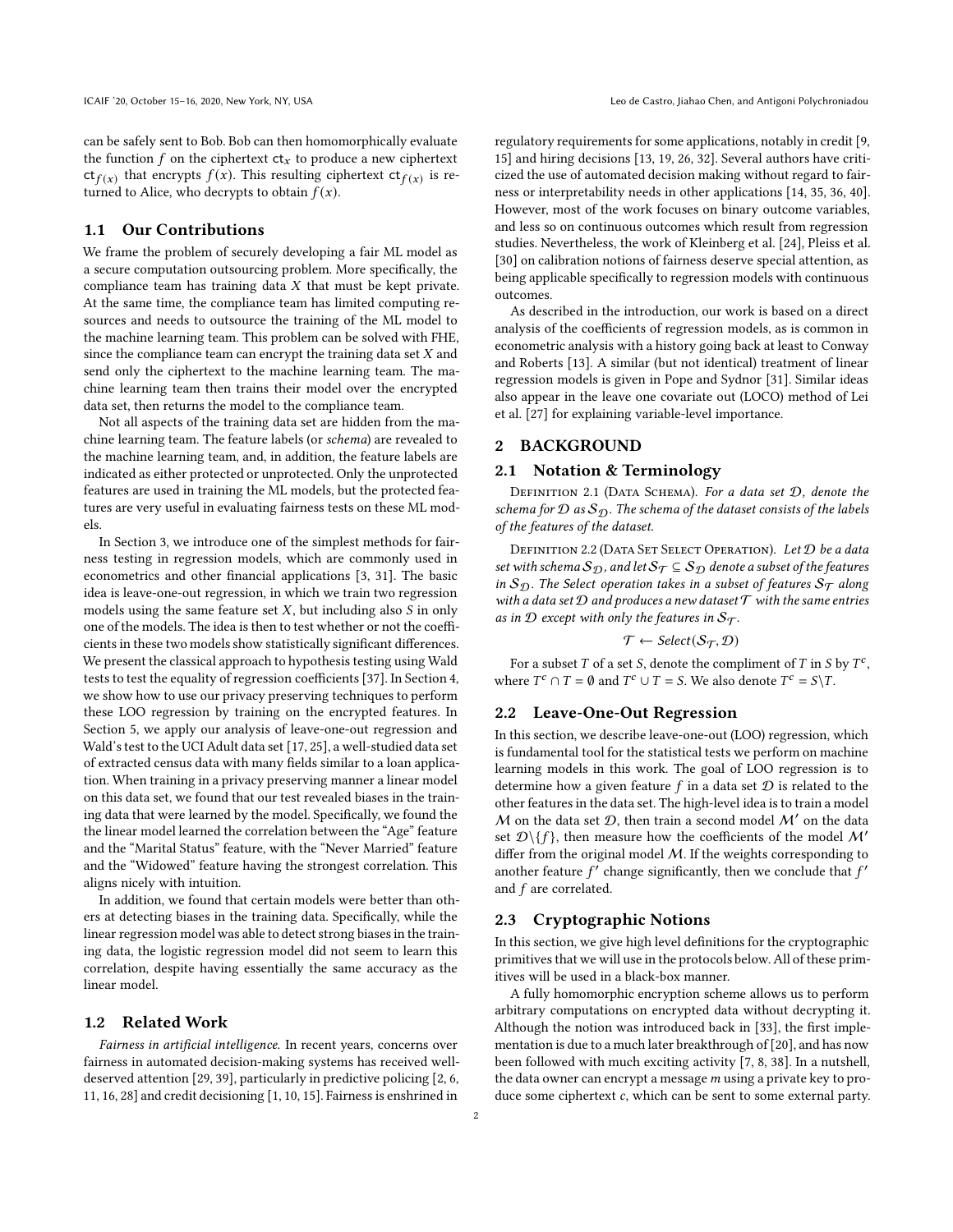The external party can then compute any function  $f$  on the ciphertext, which will result in a new ciphertext  $c'$  that corresponds to  $f(m)$ . The data owner can then decrypt  $c'$  to obtain  $f(m)$ .

FHE solves the problem of secure computation between two parties, a compliance team Comp and a machine learning team ML : Comp encrypts their input and sends it to ML , who can homomorphically evaluate the function on Comp 's encrypted input and its own input, sending only the resulting ciphertext back to Comp , who can decrypt.

We formalize the algorithms that comprise a fully homomorphic encryption scheme.

DEFINITION 2.3 (FULLY HOMOMORPHIC ENCRYPTION). A fully homomorphic encryption scheme

$$
\mathsf{FHE} = (\mathsf{KeyGen}, \mathsf{Encrypt}, \mathsf{Eval}, \mathsf{Decrypt})
$$

is a set of probabilistic polynomial-time algorithms defined as follows:

- KeyGen $(1^{\lambda}) \rightarrow (sk, pk, evk)$ Given the security parameter  $\lambda$ , outputs a key pair consisting of a public encryption key pk, a secret decryption key sk, and an evaluation key evk.
- Encrypt(pk,  $m$ )  $\rightarrow$  ct Given a message  $m \in M$  and an encryption key pk, outputs a ciphertext ct.
- Eval(evk,  $f$ , ct<sub>1</sub>, ct<sub>2</sub>, . . . , ct<sub>n</sub>)  $\rightarrow$  ct' Given the evaluation key, a description of a function  $f: M^n \rightarrow M$ , and n ciphertexts encrypting messages  $m_1, \ldots, m_n$ , outputs the result ciphertext  $ct'$  encrypting  $m' = f(m_1, \ldots, m_n).$
- Decrypt(sk, ct) =  $m$ Given the secret decryption key and a ciphertext ct encrypting m, outputs m.

We now briefly provide intuition for the security definition of an FHE scheme. Note that our only concern is security for the compliance team, and we will not consider any security notion for the machine learning team $^1.$  The standard and most basic security definition of an encryption scheme is known as *semantic security* [\[21](#page-7-19)].

<span id="page-2-1"></span>DEFINITION 2.4 (SEMANTIC SECURITY [\[21](#page-7-19)]). An FHE scheme satisfied semantic security if no probabilistic polynomial time adversary A can succeed in the following task with probability greater than  $1/2$  + negl( $\lambda$ ), where negl( $\lambda$ ) is a function that shrinks faster than  $1/poly(\lambda)$  for every polynomial poly.

A takes as input pk and evk and produces two messages  $m_1, m_2 \in$ M. A then takes in the encryptions of  $m_1$  and  $m_2$ , denoted  $ct_1$  and  $ct_2$ , in a random order. A must then decide which ciphertext is an encryption of  $m_1$  and which ciphertext is an encryption of  $m_2$ .

Intuitively, Definition [2.4](#page-2-1) says that the encryptions of two messages should be indistinguishable, even for adversarially chosen messages. As encryption schemes, all known FHE schemes satisfy this security definition.

CryptoCredit: Securely Training Fair Models **ICAIF '20, October 15-16, 2020, New York**, NY, USA

## <span id="page-2-0"></span>3 LEAVE-ONE-OUT REGRESSION AND WALD'S TEST

In this section, we present a series of tests that we will perform on trained models to approach a model that is independent of a set of protected features. The setting is formally similar to that of covariate adjustment [\[34\]](#page-7-20), and is also similar, but not identical to, the treatment of Pope and Sydnor [\[31\]](#page-7-4). Let  $S = (S_1, S_2, ..., S_{n_s})$  be set of sensitive features,  $X = (X_1, X_2, ..., X_{n_x})$  be the set of ordinary features, and Y be the target variable (with prediction  $\hat{Y}$ ).

The idea is to create two linear regression models

 $M$   $N$   $N$ 

<span id="page-2-3"></span><span id="page-2-2"></span>
$$
M: Y = X\beta + S\gamma + \epsilon_M, \text{ and } \tag{1}
$$

$$
\mathcal{M}' : Y = X\zeta + \epsilon_{\mathcal{M}'},\tag{2}
$$

where  $\beta \in \mathbb{R}^{n_X}$ ,  $\gamma \in \mathbb{R}^{n_S}$ , and  $\zeta \in \mathbb{R}^{n_X}$  are the vectors of regression coefficients and  $\epsilon_M$ ,  $\epsilon_{M'}$  are the corresponding noise terms.

Alternatively, we may also consider a similar pair of logistic regression models

<span id="page-2-5"></span><span id="page-2-4"></span>
$$
\mathcal{M} : \log \frac{Y}{1 - Y} = X\beta + S\gamma + \epsilon_{\mathcal{M}}, \text{ and}
$$
 (3)

$$
\mathcal{M}' : \log \frac{Y}{1 - Y} = X\zeta + \epsilon_{\mathcal{M}'},\tag{4}
$$

with similarly defined symbols. To abuse notation, we distinguish linear regression from logistic regression modeling by discussion context, keeping the same notation for consistency of discussion. Nevertheless,  $\beta_i$  will always refer to the regression coefficient for the *i*th feature, regardless of regression model, and similarly for  $\gamma_i$ and  $\zeta_i$ .

We can now use the generalized Wald's test to test constraints on the regression parameters [\[37](#page-7-5)]. Let  $N$  be number of data points,  $n_X$  be the number of ordinary features, which is the number of columns of  $X$ ,  $n<sub>S</sub>$  be the number of sensitive features, which is the number of columns of S, D be a diagonal matrix with the first  $n_X$  +  $n<sub>S</sub>$  entries equal to  $1/(N - n<sub>X</sub> - n<sub>S</sub>)$  and the next  $n<sub>X</sub>$  entries equal to  $N - n_X$ , whose *i*th diagonal entry counts the degrees of freedom used to estimate the *i*th coefficient, and  $\theta = (\beta \gamma \zeta)^T \in$  $\mathbb{R}^{2n_X+n_S}$  be the vector of all coefficients belonging to both models. Furthermore, let  $\hat{\theta} = \begin{pmatrix} \hat{\beta} & \hat{\gamma} & \hat{\zeta} \end{pmatrix}^T \in \mathbb{R}^{2n_X+n_S}$  be the estimators for the parameters, and <sup>E</sup>(.) denote the expectation value. To test hypotheses of the form  $H\theta = c$ , where *H* is a matrix of size  $k \times (2n_X + n_S)$ , construct the test statistic

$$
W = \left(H\hat{\theta} - c\right)^{T} \left(HD^{1/2}\hat{\Sigma}D^{1/2}H^{T}\right)^{-1} \left(H\hat{\theta} - c\right) \sim \chi_{k}^{2},\qquad(5)
$$

where  $\hat{\theta}$  are the estimates for the parameters, and  $\hat{\Sigma}$  = e (  $(\hat{\theta} - \mathbb{E}\hat{\theta})(\hat{\theta} - \mathbb{E}\hat{\theta})^T$  is the estimated covariance matrix for the parameters.

This general form of Wald's test allows us to test multiple equalities simultaneously. The multiple equality testing can be useful for testing hypotheses like  $\beta = \zeta$ , testing equalities of all the coefficients simultaneously,  $\gamma = 0$  for testing for the null effect of S, or more fine-grained tests where multiple dummy variables encoding the same categorical variable can be tested. Nevertheless, in this paper, we focus exclusively on hypothesis involving one

 $1$ This is often referred to as *circuit privacy* or *function privacy* in the FHE literature.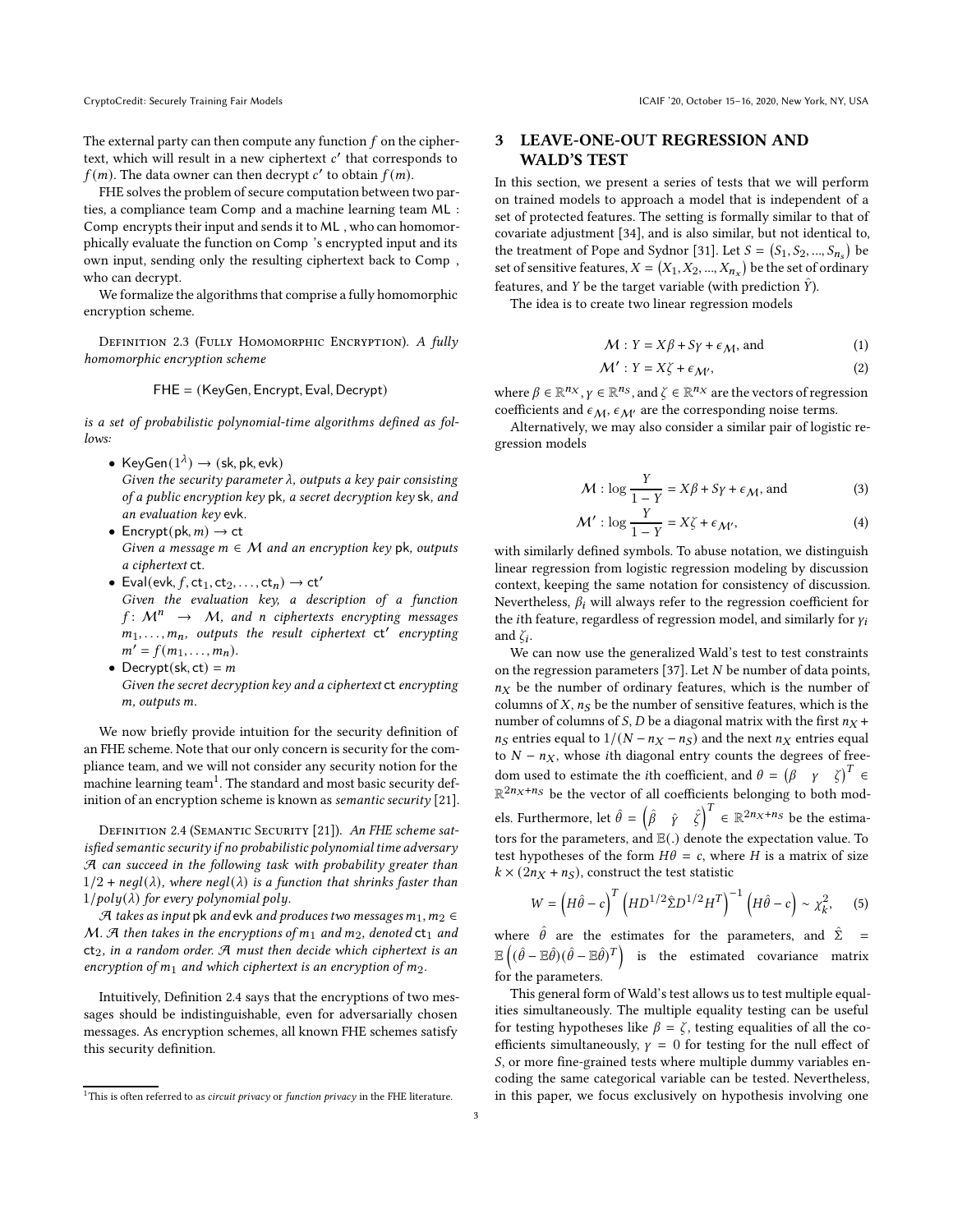equality test for simplicity, while being illustrative of the general case. More specifically, we test pairwise equality hypotheses of the form  $\beta_i = \zeta_i$ , each to be tested against their corresponding alternative hypothesis  $\beta_i \neq \zeta_i$ . Let  $H_i$  be the  $1 \times (2n_X + n_S)$  matrix with the  $(1, i)$ th entry equal to +1 and  $(1, n_X + n_S + i)$ th entry equal to -1, and all other entries being 0. The corresponding Wald statistic is then

<span id="page-3-1"></span>
$$
W = \frac{\left(\hat{\beta}_i - \hat{\zeta}_i\right)^2}{\frac{\hat{\Sigma}_{\beta_i \beta_i}}{N - n_X - n_S} - \frac{\hat{\Sigma}_{\beta_i \zeta_i} + \hat{\Sigma}_{\zeta_i \beta_i}}{\sqrt{\left((N - n_X - n_S)(N - n_X)}\right)} + \frac{\hat{\Sigma}_{\zeta_i \zeta_i}}{N - n_X}}
$$
\n
$$
\approx \frac{\left(\hat{\beta}_i - \hat{\zeta}_i\right)^2}{\text{se}(\hat{\beta}_i)^2 + \text{se}(\hat{\zeta}_i)} \sim \chi_1^2,
$$
\n(6)

where we approximate  $\hat{\Sigma}_{\beta_i \zeta_i} = \mathbb{E}$  $(\hat{\beta}_i - \mathbb{E}\hat{\beta}_i)(\hat{\zeta}_i - \mathbb{E}\hat{\zeta}_i)\ \approx\ 0,$ and note that  $se(\hat{\beta}_i) = \sqrt{\sum_{\beta_i, \beta_i} (N - n_X - n_S)}$  and  $se(\hat{\zeta}_i) =$  $\sqrt{\sum_{\zeta_i\zeta_i}/(N-n_X)}$  are exactly the definitions of the standard errors

for the respective coefficients.

From [\(6\)](#page-3-1), we have Algorithm [1,](#page-3-2) which allows us to determine the coefficients in a model that are correlated with a protected feature.

<span id="page-3-2"></span>Algorithm 1 Univariate Wald Test, denoted WaldTest

**Input:** Two models M and M', and significance level  $0 < \alpha < 1$ .

- 1: The models  $M$  and  $M'$  must satisfy the constraint that the training data  $D$  for  $M$  and training data  $D'$  for model  $M'$  satisfy the relation that  $S_{\mathcal{D}'} = S_{\mathcal{D}} \cup \{p\}$ , where p is the protected feature.
- 2: Compute the critical value  $W^*$  from the  $\chi_1^2$ -distribution. For the standard  $\alpha = 0.05$ ,  $W^* = 3.9$ .
- 3:  $\overline{S} \leftarrow \emptyset$
- 4: **for** each feature  $i \in S_{\mathcal{D}}$  **do**<br>5: Estimate the coefficients  $\beta$
- Estimate the coefficients  $\hat{\beta}_i$  and  $\hat{\zeta}_i$  for the *i*th feature in models  $M$  and  $M'$  respectively.
- 6: Compute the standard errors  $se(\hat{\beta}_i)$  and  $se(\hat{\zeta}_i)$  of the coefficients  $\hat{\beta}_i$  and  $\hat{\zeta}_i$ .
- 7: Compute the Wald statistic,  $W_i =$  $(\hat{\beta}_i - \hat{\zeta}_i)^2$  $\frac{\delta^{(1)}(i)}{\sin(\hat{\beta}_i)^2 + \sin(\hat{\zeta}_i)^2}$ , of [\(6\)](#page-3-1), testing the null hypothesis  $\beta_i = \zeta_i$  against its alternative  $\beta_i \neq \zeta_i$ .
- 8: if  $W_i > W^*$  then
- 9:  $\widetilde{S} \leftarrow \widetilde{S} \cup \{i\}$ <br>10: **end if**
- end if
- 11: end for
- Output:  $S$

#### <span id="page-3-0"></span>4 A SECURE FAIRNESS SYSTEM

In this section, we present the design of our secure machine learning fairness protocol. The protocol is run between two parties: the machine learning party ML and the compliance party Comp. Comp begins with a dataset  $D = P \cup U$ , where each entry in D consists of a set of sensitive features  $P$  and a set of unsensitive

features  $U$ . We call features that are *a priori* prohibited from use "sensitive features", and features that are a priori permitted to use "unsensitive features". After the fairness tests are performed, we will have features in the unsensitive set that are correlated with the features in the sensitive set. None of these features may be used in the training data of the final model, and we call these features "protected features". All features that are not protected are "unprotected features."

The sets P and U are denoted by schema  $\mathcal{S}_{\mathcal{P}}$  and  $\mathcal{S}_{\mathcal{U}}$ . At a high level, the goal of this protocol is to produce a model  $M$  that is independent of all features in  $P$ . The approach is to identify features in  $U$  that encode features in  $P$ . The protocol proceeds in a series of rounds, and at the end of each round the set  $\mathcal U$  is updated to exclude features correlated with features  $P$ . When  $U$  is not updated at the end of the round, the model trained on the features in the most recent  $\mathcal U$  is accepted as a fair model.

The high level security goal of the protocol is to hide the values of the protected features from the machine learning team. By hiding these values, we can argue that these values could not have implicitly influenced their decision to include or exclude unprotected features.

#### <span id="page-3-3"></span>4.1 A Single Round of the Fairness Protocol

A single round of the protocol is given in Algorithms [2](#page-4-0) and [3.](#page-4-1) The full protocol, presented in Algorithms [4](#page-4-2) and [5](#page-5-1) in Section [4.2,](#page-4-3) primarily consists of running Algorithms [2](#page-4-0) and [3](#page-4-1) repeatedly until the resulting model passes the Wald test.

Beginning with Algorithm [2,](#page-4-0) the inputs to a single round for the compliance team is a data set  $\mathcal{D}$ , a schema of sensitive features  $\mathcal{S}_{\varphi}$ , a schema of unprotected features  $\mathcal{S}_{\mathcal{U}}$  and an FHE key pair pk and sk. The schema of sensitive and unprotected features must partition the data set  $D$ . In other words, the two schema must satisfy  $\emptyset = S_{\mathcal{P}} \cap S_{\mathcal{U}}$  and  $S_{\mathcal{D}} = S_{\mathcal{P}} \cup S_{\mathcal{U}}$ , where  $S_{\mathcal{D}}$  is the schema for the whole data set. In each round of the protocol, the compliance team sends the encrypted dataset to the machine learning team along with the partition of sensitive and unprotected features, represented by  $S_p$  and  $S_q$ . The machine learning team then trains a model on the unprotected features using a fully homomorphic encryption scheme. The result of this training is an encrypted model that the machine learning team returns to the compliance team. Since the compliance team has the FHE secret key sk, they can decrypt the encrypted model to obtain the model weights in the clear.

In addition to the model  $M$  trained on the unprotected features, the compliance team also receives a series of models  $\mathcal{M}'_i$  for each sensitive feature  $p_i \in S_{\mathcal{P}}$ . The model  $\mathcal{M}'_i$  is trained on the dataset  $\widetilde{\mathcal{U}_i}$  = Select ( $\mathcal{S}_{\mathcal{U}} \cup \{p_i\}, \mathcal{D}$ ), which is all unprotected features plus the single sensitive feature  $p_i$ . For each of these models  $\mathcal{M}'_i$ , the compliance team performs the univariate Wald test as described in Algorithm [1.](#page-3-2) If there are features in  $\mathcal{S}_{qI}$  that are correlated with the sensitive feature  $p_i$  and the model M has learned this correlation, the Wald test will detect this by examining the difference in the weights M from the weights of  $M_i'$ . The output of this test will be the set of features  $S_i \subseteq S_{\mathcal{U}}$  that are correlated with  $p_i$ . The features in  $S_i$  are now considered protected, and in subsequent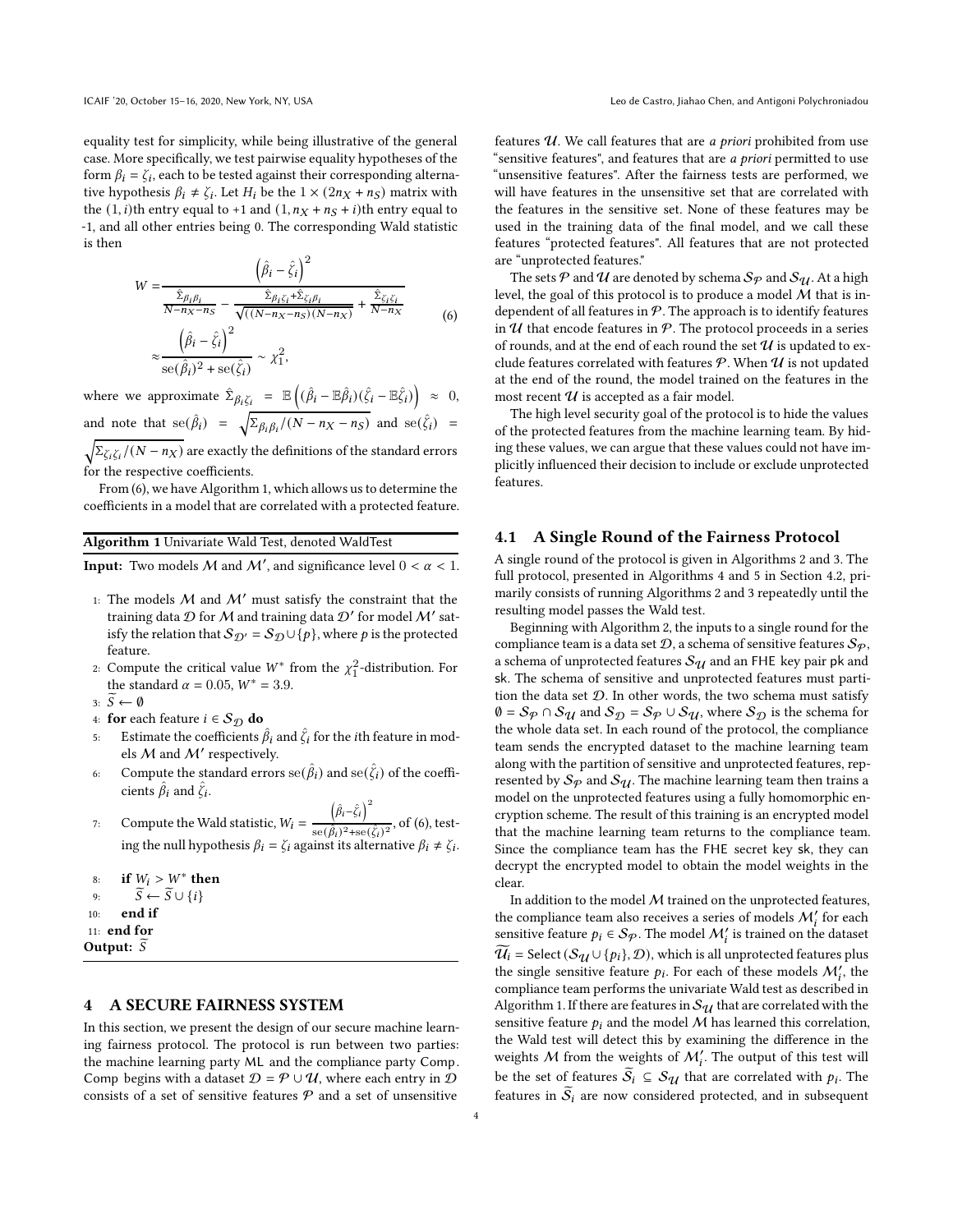rounds these features will be excluded from the set of unprotected features.

In Algorithm [3,](#page-4-1) we have the machine learning team's view of a single round of the fairness protocol. The bulk of this algorithm is spent running the learning algorithm Learn on the various encrypted data sets. The round for ML begins by receiving the encrypted data set  $ct_{\mathcal{D}}$  from the compliance team. ML also receives a partition of the data set into sensitive and unprotected features, which are denoted by  $S_p$  and  $S_q$ . ML begins by performing a homomorphic Select operation in the encrypted data set  $ct_{\mathcal{D}}$  to obtain an encryption of the data set with only the unprotected features, which we denote  $ct_{\mathcal{U}}$ . Next, ML homomorphically evaluates their learning algorithm of choice using  $ct_{\mathcal{U}}$  as input to produce an encryption of the resulting model, which we denote  $ct_{M}$ .

In order to produce the inputs for the univariate Wald fairness test, ML must also train models for each of the sensitive features. For each feature  $p_i \in S_{\mathcal{P}}$ , ML produces a new set of training data  $U_i$  = Select( $S_{\mathcal{U}} \cup \{p_i\}, \mathcal{D}$ ). This operation must be performed homomorphically over the encrypted data set  $\mathsf{ct}_\mathcal{D}$  to obtain  $\mathsf{ct}_{\widetilde{\mathcal{U}}_i}$ , an encryption of  $\mathcal{U}_i$ . Using this encrypted training data, ML again runs the learning algorithm to obtain an encryption of the model  $M_{p_i}$ . The encryptions of these models  $ct_{M_{p_i}}$  along with the encryption of the real model  $ct_M$  are returned to the compliance team. The compliance team then performs fairness tests, and the results of the fairness tests are represented in the inputs to the next round.

<span id="page-4-0"></span>Algorithm 2 Single Round of Fairness Protocol for Comp, denoted CompOneRound

|     | <b>Input:</b> Data set $D$                                                                    |
|-----|-----------------------------------------------------------------------------------------------|
|     | Schema of sensitive features $S_{\mathcal{P}}$                                                |
|     | Scheme of unprotected features $\mathcal{S}_{\mathcal{U}}$                                    |
|     | FHE public key pk                                                                             |
|     | FHE secret key sk.                                                                            |
|     | 1: Encrypt the dataset $ct_{\mathcal{D}} \leftarrow$ Encrypt(pk, D).                          |
|     | 2: Send the encrypted dataset $ct_{\mathcal{D}}$ along with the two schemas                   |
|     | $\mathcal{S}_{\mathcal{P}}$ and $\mathcal{S}_{\mathcal{U}}$ to ML.                            |
|     | 3: Receive encrypted model $ct_{\mathcal{M}}$ trained on $\mathcal{S}_{\mathcal{U}}$ from ML. |
|     | 4: $M \leftarrow$ FHE.Decrypt(sk, ct $_M$ )                                                   |
|     | $\overline{s}: \overline{S} \leftarrow \emptyset$                                             |
|     | 6: for $p_i \in S_{\mathcal{P}}$ do                                                           |
| 7:  | Receive encrypted model $ct_{\mathcal{M}'_i}$ from ML.                                        |
| 8:  | $M_{p_i} \leftarrow$ FHE .Decrypt(sk, ct $_{\mathcal{M}'_i}$ )                                |
|     | 9: $\widetilde{S}_i \leftarrow$ WaldTest $(M, M'_i)$                                          |
| 10: | $\widetilde{S} \leftarrow \widetilde{S}_i \cup \widetilde{S}$                                 |
|     | $11:$ end for                                                                                 |
|     | Output: $M, S$                                                                                |
|     |                                                                                               |

#### <span id="page-4-3"></span>4.2 Full Fairness Protocol

Building off of the algorithms in Section [4.1,](#page-3-3) we can define our full fairness protocol in Algorithms [4](#page-4-2) and [5.](#page-5-1) These algorithms follow naturally from the discussion in Section [4.1,](#page-3-3) as they are essentially

<span id="page-4-1"></span>

| Algorithm 3 Single Round of the Fairness Protocol for ML, de- |  |  |  |  |
|---------------------------------------------------------------|--|--|--|--|
| noted MLOneRound                                              |  |  |  |  |

|  |  | <b>Input:</b> FHE evaluation key evk |  |  |
|--|--|--------------------------------------|--|--|
|--|--|--------------------------------------|--|--|

- Learning algorithm Learn.
- 1: Receive the encrypted dataset  $ct_{\mathcal{D}}$ .
- 2: Receive the schema for the sensitive and unprotected features  $\mathcal{S}_{\mathcal{P}}$  and  $\mathcal{S}_{\mathcal{U}}$ .
- 3: Select the features for the training data  $S_{\mathcal{T}} \subseteq S_{\mathcal{U}}$ .
- 4:  $ct_{\mathcal{U}} \leftarrow \text{Eval}(\text{evk}, \text{Select}(\mathcal{S}_{\mathcal{U}}, \cdot), \text{ ct}_{\mathcal{D}}).$
- 5:  $ct_M \leftarrow$  Eval(evk, Learn  $(\cdot)$ ,  $ct_U$ )
- 6: Send  $ct_M$  to Comp.
- 7: for  $p_i \in S_{\mathcal{P}}$  do<br>8:  $S_{\widetilde{\sigma i}} \leftarrow S_{q_i} \cup$
- 
- 8:  $S_{\widetilde{u}_i} \leftarrow S_{\mathcal{U}} \cup \{p_i\}$ 9:  $ct_{\widetilde{\mathcal{U}}_i} \leftarrow \text{Eval}(\text{evk}, \text{Select}(\mathcal{S}_{\widetilde{\mathcal{U}}_i}, \cdot), ct_{\mathcal{D}})$
- 10:  $ct_{M_{pi}} \leftarrow \text{Eval}(\text{Learn}(\cdot), ct_{\widetilde{U}_i})$
- 11: Send  $ct_{\mathcal{M}_{p_i}}$  to Comp.

12: end for

just running the single round algorithms until the machine learning team produces a model that is sufficiently independent of the sensitive features.

At the end of each round, the compliance team obtains a candidate model and a set of protected features  $S$  in the candidate model's training data that are correlated with the sensitive features. In the next round, the compliance team removes the features in  $\tilde{S}$ from the unprotected features  $\mathcal{S}_{\mathcal{U}}$ , then uses this updated  $\mathcal{S}_{\mathcal{U}}$  in the input for the next round. If  $\widetilde{S} = \emptyset$ , then the candidate model is accepted as a fair model.

<span id="page-4-2"></span>

|             | <b>Algorithm 4 Full Fairness Protocol for Comp</b>                                                           |
|-------------|--------------------------------------------------------------------------------------------------------------|
|             | <b>Input:</b> Data set $D$                                                                                   |
|             | Schema of protected features $S_{\varphi}$                                                                   |
|             | Security parameter $\lambda$ .                                                                               |
|             | 1: $(\mathsf{sk}, \mathsf{pk}, \mathsf{evk}) \leftarrow \mathsf{FHE}.\mathsf{KeyGen}(1^{\lambda})$           |
|             | $2:$ Send evk to ML.                                                                                         |
|             | 3: while True do                                                                                             |
| 4:          | Let $S_{\mathcal{U}} = S_{\varphi}^c$                                                                        |
| 5.          | $M, \widetilde{S} \leftarrow$ CompOneRound $(D, S_{\mathcal{P}}, S_{\mathcal{U}}, \mathsf{pk}, \mathsf{sk})$ |
| 6:          | if $\overline{S}$ equals $\emptyset$ then                                                                    |
| 7:          | Send Terminate signal to ML.                                                                                 |
| 8:          | Return: $M$                                                                                                  |
| $q_{\cdot}$ | end if                                                                                                       |
| 10:         | Send Continue signal to ML.                                                                                  |
| 11:         | $S_{11} = S_{11} \backslash S$                                                                               |
|             | 12: end while                                                                                                |

We can see that Algorithm [4](#page-4-2) always terminates, since  $S \subseteq S_{\mathcal{U}}$ , so  $S_{\mathcal{U}}$  must shrink with each iteration of the while loop. If  $S_{\mathcal{U}}$ does not shrink, then it must be that  $\widetilde{S} = \emptyset$ , so the while loop terminates. Similarly, we have that Algorithm [5](#page-5-1) terminates exactly when Algorithm [4](#page-4-2) terminates. Since we have already argued that Algorithm [4](#page-4-2) terminates, we have that Algorithm [5](#page-5-1) terminates as well.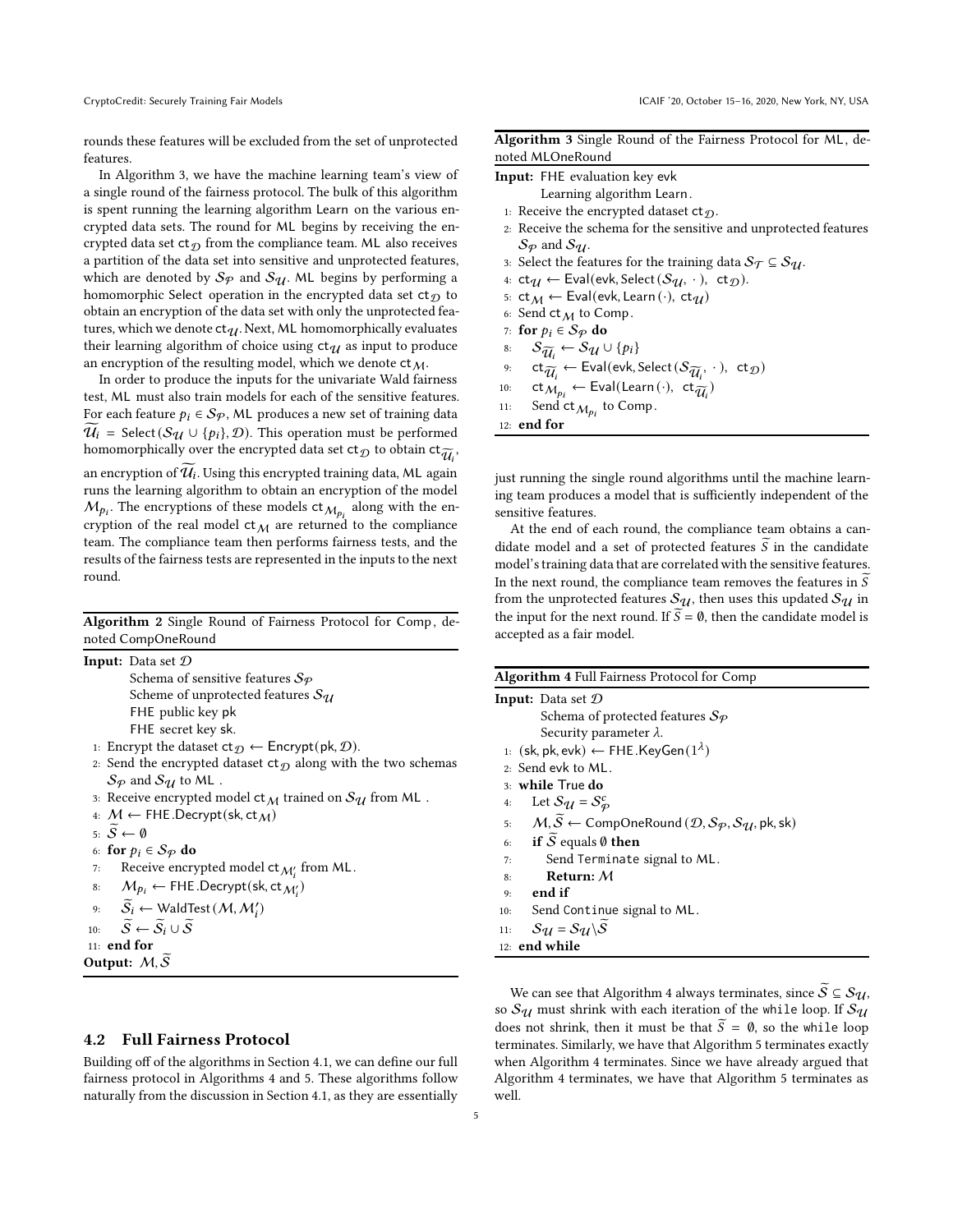<span id="page-5-1"></span>

| Algorithm 5 Full Fairness Protocol for ML |  |  |  |  |  |  |
|-------------------------------------------|--|--|--|--|--|--|
|-------------------------------------------|--|--|--|--|--|--|

Input: Learning algorithm Learn.

- 1: Receive FHE evaluation key evk from Comp.
- 2: while True do
- 3: Run MLOneRound (evk, Learn)
- 4: Receive Signal from Comp.
- 5: if Signal equals Terminate then
- 6: Return
- 7: end if
- 8: end while

#### 4.3 Security

We now briefly and informally argue the security of the fairness protocol defined by Algorithms [4](#page-4-2) and [5.](#page-5-1) Recall that our goal is to hide the values of the protected features from the machine learning team. Since we do not know which features will be in the protected set at the start of the protocol, we have the protocol hide all features from the machine learning team.

The remainder of the security argument follows directly from the semantic security of the FHE scheme, since the only information sent to the machine learning team related to the values of the data are FHE ciphertexts, which hide the encrypted values.

#### <span id="page-5-0"></span>5 CASE STUDY: UCI ADULT DATASET

In this section, we implement the system described in Section [4](#page-3-0) to train a linear model on the adult income dataset, a popular data set which is available at the machine learning dataset repository of the University of California at Irvine [\[17,](#page-7-6) [25\]](#page-7-7). The UCI Adult data set contains 14 attributes extracted from 1994 census data, of which 3 are federally protected classes: age, sex and race. For simplicity, we consider age only in our study. For the remaining 11 features, we use a standard dummy variable transformation of the categorical variables, also known as one-hot encoding, encoding a categorical variable with  $m$  levels into  $m - 1$  binary variables, dropping one of the dummy variables to avoid collinearity issues in the subsequent regression. This transformation of the categorical variables yielded a total of  $n_X = 87$  features, being a mix of numeric and binary variables. Dropping all rows with missing entries yields a final data set of 30, 162 rows in the training subset and 15, 060 rows in the testing subset, which we use in our analysis. The target feature is a binary variable indicating if the person corresponding to the entry has an income of at least \$50,000 per year. Denote this set of  $n_X = 87$  features by Adult and the age protected class as Age, represented by a single positive integer. We begin our experiments with  $U =$  Adult and  $P =$  {Age}.

#### 5.1 Linear Regression Model

We began by training two models using the linear regression learning algorithm. The first model  $M$  was trained on  $U$  and achieves an accuracy of 83%<sup>2</sup>. The second model  $\mathcal{M}'$  was trained on the dataset  $\mathcal{U} \cup$  {Age } and also achieved an accuracy of 83%. The traintest split of the data entries were identical for both models.

ICAIF '20, October 15-16, 2020, New York, NY, USA least the Castro, Jiahao Chen, and Antigoni Polychroniadou

<span id="page-5-2"></span>

|               | Original<br>Coefficient | Coefficient<br>with Age | W      |        |
|---------------|-------------------------|-------------------------|--------|--------|
| Never Married | $-0.0775$               | $-0.0063$               | 12.041 | 0.0005 |
| Widowed       | 0.0895                  | 0.009                   | 4.445  | 0.0350 |

Table 1: Features with the largest difference in standard errors between the OLS model without Age and the OLS model with Age. These were the only features that changed more than two standard errors.

We then compute the WaldTest on inputs  $M$  and  $M'$  to obtain the set of features that the model  $M$  correlates with Age, and calculate the corresponding *p*-values to test at the usual  $\alpha = 0.05$  level of significance. We found two features that changed significantly out of the  $n_X = 87$  coefficients, and these results are shown in full in Table [2,](#page-6-13) with the significant features summarized in Table [1.](#page-5-2) These features are the Never-married and Widowed categories of marital status. The significance of the Never-married category persists even after applying the very conservative Bonferroni correction for multiple hypothesis testing [\[18](#page-7-21)], at the  $\alpha/n_X = 0.0006$  level.

To account for this correlation in the marital status feature, we reduce the marital status feature from seven categories to a single binary category of {Unmarried, Married} in the next round. We repeat this experiment with the unprotected features updated to reflect this change to the marital status. Both of the resulting models remained around 83% accuracy and none of the features between the two models changed significantly. We can then conclude that this final model trained on the unprotected Adult data set with the updated marital status feature is independent of the protected Age feature.

#### 5.2 Logistic Regression Model

While biases may be present in the Adult data set, not all models will learn this bias equally. To illustrate this, we performed the leave-one-out regression experiment with  $\mathcal{U}$  = Adult and  $P = \{Age\}$  using a logistic regression learning model. Once again, the two models achieved 83% accuracy, but, unlike the linear regression model, the weights in the logistic regression model did not change significantly when the Age feature was added. Based on this test, we can conclude that this logistic regression model has not detected the biases in the Adult data set that the linear regression model was able to learn. It is an interesting question for future work to consider how different models learn biases. The full results of this experiment are shown in Table [3.](#page-7-22)

#### 5.3 Encrypted Implementation

The protocol in Section [4](#page-3-0) is agnostic to the underlying homomorphic encryption scheme as well as the method in which the learning algorithm is implemented using the chosen homomorphic encryption scheme. Implementations of logistic regression using homomorphic encryption abound [\[5,](#page-6-14) [23](#page-7-23)]. We implemented secure logistic regression training on the Adult data set using the HELR library from [\[23\]](#page-7-23) on a standard machine<sup>3</sup>. While the full running time for training a single logistic regression model was about 45

 $2$ The trivial accuracy for the UCI Adult data set is 75.4%, which is the proportion of persons in the data set making less than \$50,000 dollars per year.

 ${}^{3}\mathrm{We}$  used an AWS instance with a 3.0 GHz CPU with 8 cores and 32 GB of RAM.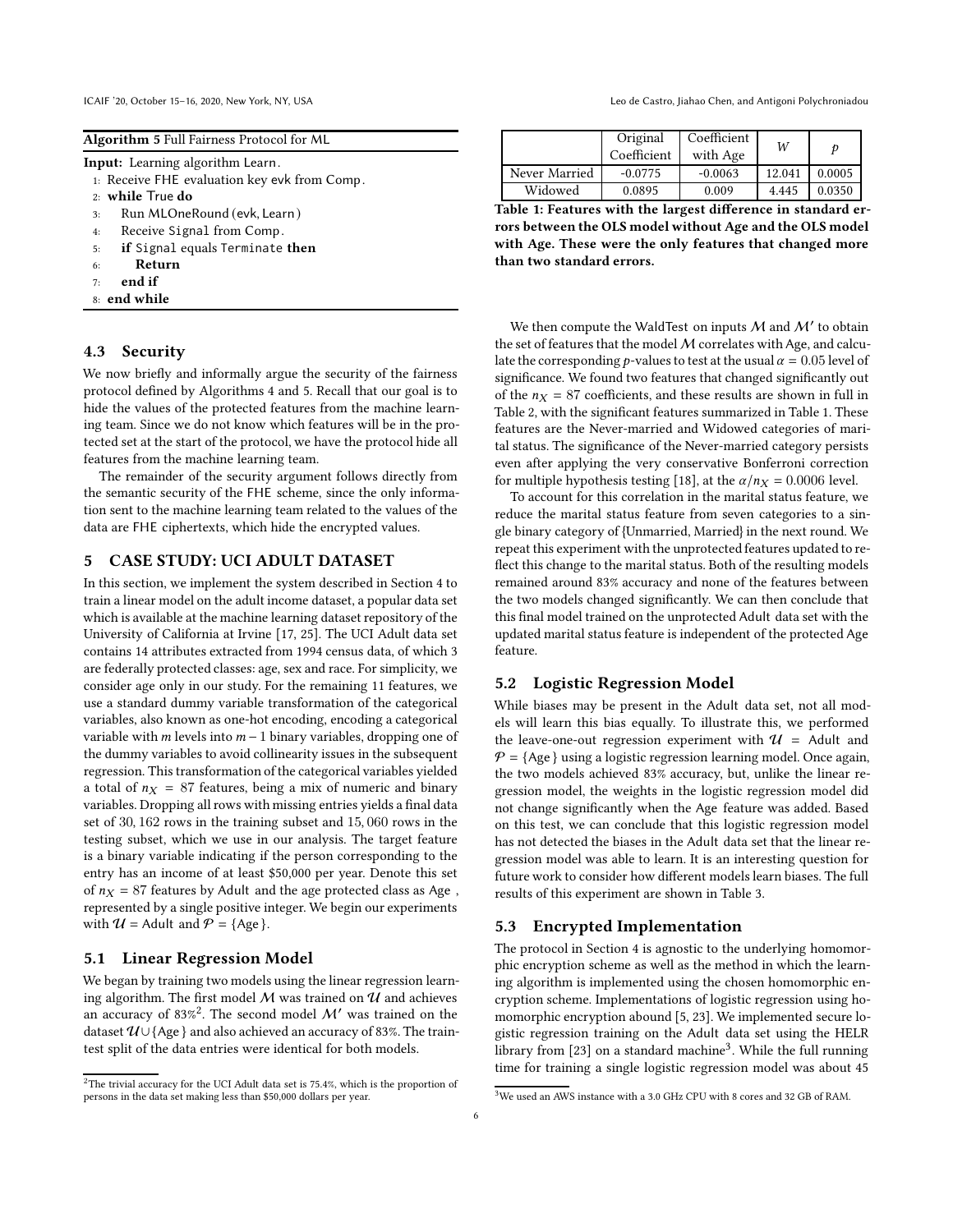minutes, only about three minutes of computation was actually spent progressing the logistic regression function. The remainder of the computation time was spent on the bootstrapping operation. This operation does not advance the underlying computation; rather, it is a technical operation necessary to maintain the correctness of the result when the function circuit is sufficiently deep. However, our goal in this setting is not to hide the learning algorithm from the compliance team, only to minimize the amount of machine learning expertise on the compliance side. This allows us to employ much more efficient interactive bootstrapping routine that can be run by the compliance team. By introducing interaction, we can effectively eliminate almost all of the computation time spent on the bootstrapping operation. It is an interesting direction for future work to optimize this fairness outsourcing protocol.

Disclaimer. This paper was prepared for informational purposes by the Artificial Intelligence Research group of JPMorgan Chase & Co and its affiliates ("JP Morgan"), and is not a product of the Research Department of JP Morgan. JP Morgan makes no representation and warranty whatsoever and disclaims all liability, for the completeness, accuracy or reliability of the information contained herein. This document is not intended as investment research or investment advice, or a recommendation, offer or solicitation for the purchase or sale of any security, financial instrument, financial product or service, or to be used in any way for evaluating the merits of participating in any transaction, and shall not constitute a solicitation under any jurisdiction or to any person, if such solicitation under such jurisdiction or to such person would be unlawful.

#### REFERENCES

- <span id="page-6-7"></span>[1] Grace M Abuhamad. 2019. The Fallacy of Equating "Blindness" with Fairness : Ensuring Trust in Machine Learning Applications to Consumer Credit. MS. MIT.
- <span id="page-6-0"></span>[2] Julia Angwin, Jeff Larson, Surya Mattu, and Lauren Kirchner. 2016. Machine bias. ProPublica.
- <span id="page-6-4"></span>[3] Arthur P. Baines and Marsha J. Courchane. 2014. Fair Lending: Implications for the Indirect Auto Finance Market. Charles River Associates.
- <span id="page-6-1"></span>[4] Solon Barocas and Andrew Selbst. 2016. Big Data's Disparate Impact. California Law Rev. 104, 1 (2016), 671–729.
- <span id="page-6-14"></span>[5] Flavio Bergamaschi, Shai Halevi, Tzipora T. Halevi, and Hamish Hunt. 2019. Homomorphic Training of 30,000 Logistic Regression Models. In Applied Cryptography and Network Security, Robert H. Deng, Valérie Gauthier-Umaña, Martín Ochoa, and Moti Yung (Eds.). Springer International Publishing, Cham, 592–611.
- <span id="page-6-5"></span>[6] Richard Berk, Hoda Heidari, Shahin Jabbari, Michael Kearns, and Aaron Roth. 2018. Fairness in Criminal Justice Risk Assessments: The State of the Art. Sociological Methods & Research (2018), in press.
- <span id="page-6-11"></span>[7] Zvika Brakerski, Craig Gentry, and Vinod Vaikuntanathan. 2014. (Leveled) Fully Homomorphic Encryption without Bootstrapping. ACM Trans. Comput. Theory 6, 3, Article 13 (July 2014), 36 pages.
- <span id="page-6-12"></span>[8] Zvika Brakerski and Vinod Vaikuntanathan. 2011. Efficient Fully Homomorphic Encryption from (Standard) LWE. In IEEE 52nd Annual Symposium on Foundations of Computer Science, FOCS, Rafail Ostrovsky (Ed.). IEEE Computer Society, Palm Springs, CA, 97–106.
- <span id="page-6-2"></span>[9] Jiahao Chen. 2018. Fair lending needs explainable models for responsible recommendation. In FATREC'18 Proceedings of the Second Workshop on Responsible Recommendation. Vancouver, British Columbia, Canada, 4. arXiv[:1809.04684](https://arxiv.org/abs/1809.04684)
- <span id="page-6-8"></span>[10] Jiahao Chen, Nathan Kallus, Xiaojie Mao, Geoffry Svacha, and Madeleine Udell. 2019. Fairness Under Unawareness: Assessing Disparity When Protected Class Is Unobserved. In Proceedings of the Conference on Fairness, Accountability, and Transparency (FAT\* '19). Association for Computing Machinery, New York, NY, 339–348.
- <span id="page-6-6"></span>[11] Alexandra Chouldechova. 2017. Fair Prediction with Disparate Impact: A Study of Bias in Recidivism Prediction Instruments. Big Data 5, 2 (2017), 153–163.
- <span id="page-6-3"></span>[12] Ethan Cohen-Cole. 2011. Credit card redlining. Rev. Econ. Stat. 93, 2 (2011), 700–713.
- <span id="page-6-9"></span>[13] Delores A. Conway and Harry V. Roberts. 1983. Reverse Regression, Fairness, and Employment Discrimination. Journal of Business & Economic Statistics 1, 1 (1983), 75–85.
- <span id="page-6-10"></span>[14] Sam Corbett-Davies, Emma Pierson, Avi Feller, Sharad Goel, and Aziz Huq. 2017. Algorithmic Decision Making and the Cost of Fairness. In Proceedings of the 23rd

<span id="page-6-13"></span>

| Feature                                 | $\tilde{\beta}_i$      | $se(\hat{\beta}_i)$ | ξı<br>$\overline{\phantom{a}}$ | $se(\hat{\zeta}_i)$ | $W_i$            | p                |
|-----------------------------------------|------------------------|---------------------|--------------------------------|---------------------|------------------|------------------|
| Local-gov<br>Private                    | $-0.2172$<br>$-0.1558$ | 0.0280<br>0.0240    | $-0.2132$<br>0.1354            | 0.0280<br>0.0240    | 0.0102<br>0.3613 | 0.9195<br>0.5478 |
| Self-emp-inc                            | 0.0344                 | 0.0320              | 0.0234                         | 0.0320              | 0.0591           | 0.8080           |
| Self-emp-not-inc                        | $-0.2514$              | 0.0280              | $-0.2591$                      | 0.0280              | 0.0378           | 0.8458           |
| State-gov                               | $-0.2611$<br>$-0.4112$ | 0.0310<br>0.1900    | $-0.2469$<br>$-0.4560$         | 0.0300<br>0.1890    | 0.1084<br>0.0279 | 0.7420<br>0.8672 |
| Without-pay<br>11 <sup>th</sup>         | 0.1069                 | 0.0470              | 0.1826                         | 0.0470              | 1.2971           | 0.2547           |
| 12th                                    | 0.2195                 | 0.0770              | 0.3491                         | 0.0770              | 1.4164           | 0.2340           |
| $1cf-4th$                               | $-0.2989$              | 0.1320              | $-0.5680$                      | 0.1330              | 2.0623           | 0.1510           |
| 5th-6th<br>7th-8th                      | $-0.2225$<br>$-0.2517$ | 0.1000<br>0.0680    | $-0.4277$<br>$-0.4027$         | 0.1000<br>0.0680    | 2.1054<br>2.4655 | 0.1468<br>0.1164 |
| 9th                                     | $-0.1275$              | 0.0490              | $-0.1974$                      | 0.0490              | 1.0175           | 0.3131           |
| Assoc-acdm                              | 0.5862                 | 0.1850              | 0.9424                         | 0.1860              | 1.8436           | 0.1745           |
| Assoc-voc                               | 0.5150                 | 0.1560              | 0.8106                         | 0.1560              | 1.7953           | 0.1803           |
| Bachelors<br>Doctorate                  | 0.8746<br>1.5701       | 0.2140<br>0.3050    | 1.2797<br>2.1082               | 0.2150<br>0.3060    | 1.7834<br>1.5512 | 0.1817<br>0.2130 |
| HS-grad                                 | 0.2703                 | 0.0960              | 0.4459                         | 0.0970              | 1.6556           | 0.1982           |
| Masters                                 | 1.1515                 | 0.2440              | 1.5947                         | 0.2450              | 1.6429           | 0.1999           |
| Preschool                               | $-0.2939$<br>1.4820    | 0.1790              | $-0.6219$                      | 0.1800              | 1.6695           | 0.1963<br>0.1963 |
| Prof-school<br>Some-college             | 0.4193                 | 0.2750<br>0.1260    | 1.9854<br>0.6595               | 0.2760<br>0.1260    | 1.6694<br>1.8171 | 0.1777           |
| education                               | $-0.0646$              | 0.0300              | $-0.1214$                      | 0.0300              | 1.7924           | 0.1806           |
| Married-AF-spouse                       | 0.3060                 | 0.1610              | 0.3992                         | 0.1610              | 0.1676           | 0.6823           |
| Married-civ-spouse                      | 0.1936                 | 0.0520<br>0.0390    | 0.2313                         | 0.0510              | 0.2679<br>0.0547 | 0.6047<br>0.8151 |
| Married-spouse-absent<br>Never-married  | 0.0558<br>$-0.0775$    | 0.0140              | 0.0687<br>$-0.0063$            | 0.0390<br>0.0150    | 12.0414          | $0.0005***$      |
| Separated                               | 0.0117                 | 0.0260              | 0.0289                         | 0.0250              | 0.2274           | 0.6335           |
| Widowed                                 | 0.0895                 | 0.0270              | 0.0090                         | 0.0270              | 4.4446           | 0.0350           |
| Armed-Forces                            | $-0.2248$<br>$-0.0058$ | 0.2360<br>0.0170    | $-0.1841$<br>0.0022            | 0.2350<br>0.0170    | 0.0149<br>0.1107 | 0.9027<br>0.7393 |
| Craft-repair<br>Exec-managerial         | 0.2934                 | 0.0170              | 0.2877                         | 0.0170              | 0.0562           | 0.8126           |
| Farming-fishing                         | $-0.1858$              | 0.0270              | $-0.1886$                      | 0.0270              | 0.0054           | 0.9415           |
| Handlers-cleaners                       | $-0.0847$              | 0.0230              | $-0.0673$                      | 0.0230              | 0.2862           | 0.5927           |
| Machine-op-inspct<br>Other-service      | $-0.0845$<br>$-0.0476$ | 0.0200<br>0.0170    | $-0.0771$<br>$-0.0399$         | 0.0200<br>0.0170    | 0.0685<br>0.1026 | 0.7936<br>0.7488 |
| Priv-house-serv                         | 0.0175                 | 0.0610              | $-0.0027$                      | 0.0610              | 0.0548           | 0.8149           |
| Prof-specialty                          | 0.1426                 | 0.0180              | 0.1457                         | 0.0180              | 0.0148           | 0.9031           |
| Protective-serv<br>Sales                | 0.1785                 | 0.0310              | 0.1871                         | 0.0310              | 0.0385           | 0.8445           |
| Tech-support                            | 0.1013<br>0.1557       | 0.0170<br>0.0260    | 0.1052<br>0.1616               | 0.0170<br>0.0260    | 0.0263<br>0.0257 | 0.8711<br>0.8725 |
| Transport-moving                        | $-0.0492$              | 0.0220              | $-0.0491$                      | 0.0220              | 0.0000           | 0.9974           |
| Not-in-family                           | $-0.4286$              | 0.0510              | $-0.3988$                      | 0.0510              | 0.1707           | 0.6795           |
| Other-relative<br>Own-child             | $-0.3836$<br>$-0.4229$ | 0.0500<br>0.0510    | $-0.3381$<br>$-0.3453$         | 0.0500<br>0.0510    | 0.4141<br>1.1576 | 0.5199<br>0.2820 |
| Unmarried                               | $-0.4503$              | 0.0530              | $-0.4094$                      | 0.0520              | 0.3034           | 0.5817           |
| Wife                                    | 0.1134                 | 0.0200              | 0.1354                         | 0.0200              | 0.6050           | 0.4367           |
| hours-per-week                          | 0.0061                 | 0.0000<br>0.1800    | 0.0065                         | 0.0000              | N/A<br>0.0014    | N/A              |
| Canada<br>China                         | $-0.2482$<br>$-0.5128$ | 0.1870              | $-0.2576$<br>$-0.5120$         | 0.1790<br>0.1860    | 0.0000           | 0.9705<br>0.9976 |
| Columbia                                | $-0.5449$              | 0.1910              | $-0.5484$                      | 0.1900              | 0.0002           | 0.9896           |
| Cuba                                    | $-0.3161$              | 0.1820              | $-0.3392$                      | 0.1810              | 0.0081           | 0.9283           |
| Dominican-Republic<br>Ecuador           | $-0.4350$<br>$-0.4091$ | 0.1870<br>0.2140    | $-0.4316$<br>$-0.3985$         | 0.1860<br>0.2140    | 0.0002<br>0.0012 | 0.9897<br>0.9721 |
| El-Salvador                             | $-0.3361$              | 0.1810              | $-0.3129$                      | 0.1800              | 0.0083           | 0.9276           |
| England                                 | $-0.2557$              | 0.1830              | $-0.2604$                      | 0.1820              | 0.0003           | 0.9855           |
| France                                  | $-0.2318$              | 0.2150              | $-0.2215$                      | 0.2140              | 0.0012           | 0.9729           |
| Germany<br>Greece                       | $-0.2554$<br>$-0.4793$ | 0.1780<br>0.2120    | $-0.2500$<br>$-0.5059$         | 0.1770<br>0.2110    | 0.0005<br>0.0079 | 0.9828<br>0.9291 |
| Guatemala                               | $-0.2932$              | 0.1890              | $-0.2505$                      | 0.1880              | 0.0257           | 0.8727           |
| Haiti                                   | $-0.3744$              | 0.1990              | $-0.3811$                      | 0.1980              | 0.0006           | 0.9810           |
| Holand-Netherlands<br>Honduras          | $-0.3151$<br>$-0.3570$ | 0.7240<br>0.2630    | $-0.3421$<br>$-0.3290$         | 0.7210<br>0.2620    | 0.0007<br>0.0057 | 0.9789<br>0.9399 |
| Hong                                    | $-0.4256$              | 0.2320              | $-0.3862$                      | 0.2310              | 0.0145           | 0.9042           |
| Hungary                                 | $-0.3617$              | 0.2570              | $-0.4017$                      | 0.2560              | 0.0122           | 0.9122           |
| India<br>Iran                           | $-0.4434$<br>$-0.3170$ | 0.1810<br>0.1990    | $-0.4250$<br>$-0.3010$         | 0.1800<br>0.1980    | 0.0052<br>0.0032 | 0.9425<br>0.9545 |
| Ireland                                 | $-0.2232$              | 0.2200              | $-0.2232$                      | 0.2190              | 0.0000           | 1.0000           |
| Italy                                   | $-0.1962$              | 0.1870              | $-0.2148$                      | 0.1860              | 0.0050           | 0.9438           |
| <b>Jamaica</b>                          | $-0.3773$              | 0.1840              | $-0.3750$                      | 0.1830              | 0.0001           | 0.9929           |
| Japan<br>Laos                           | $-0.2389$<br>$-0.5419$ | 0.1900<br>0.2380    | $-0.2299$<br>$-0.5245$         | 0.1890<br>0.2370    | 0.0011<br>0.0027 | 0.9732<br>0.9587 |
| Mexico                                  | $-0.4344$              | 0.1690              | $-0.3908$                      | 0.1680              | 0.0335           | 0.8548           |
| Nicaragua                               | $-0.4587$              | 0.2060              | $-0.4318$                      | 0.2060              | 0.0085           | 0.9264           |
| Outlying-US(Guam-USVI-etc)              | $-0.6610$<br>$-0.4478$ | 0.2510<br>0.2100    | $-0.6685$<br>$-0.4518$         | 0.2500<br>0.2090    | 0.0004<br>0.0002 | 0.9831<br>0.9892 |
| Peru<br>Philippines                     | $-0.2712$              | 0.1740              | $-0.2809$                      | 0.1730              | 0.0016           | 0.9685           |
| Poland                                  | $-0.4190$              | 0.1910              | $-0.4309$                      | 0.1900              | 0.0020           | 0.9648           |
| Portugal                                | $-0.4434$              | 0.2060              | $-0.4196$                      | 0.2050              | 0.0067           | 0.9347           |
| Puerto-Rico<br>Scotland                 | $-0.3881$<br>$-0.5051$ | 0.1790<br>0.2700    | $-0.3922$<br>$-0.5046$         | 0.1790<br>0.2690    | 0.0003<br>0.0000 | 0.9871<br>0.9990 |
| South                                   | $-0.5824$              | 0.1860              | $-0.5774$                      | 0.1850              | 0.0004           | 0.9848           |
| Taiwan                                  | $-0.4902$              | 0.1990              | $-0.4603$                      | 0.1980              | 0.0113           | 0.9152           |
| Thailand                                | $-0.5519$              | 0.2380<br>0.2350    | $-0.5231$                      | 0.2380<br>0.2340    | 0.0073<br>0.0024 | 0.9318<br>0.9610 |
| Trinadad&Tobago<br><b>United-States</b> | $-0.4410$<br>$-0.3001$ | 0.1660              | $-0.4572$<br>$-0.2983$         | 0.1660              | 0.0001           | 0.9939           |
| Vietnam                                 | $-0.4805$              | 0.1880              | $-0.4686$                      | 0.1870              | 0.0020           | 0.9642           |
| Yugoslavia                              | $-0.2402$              | 0.2420              | $-0.2316$                      | 0.2410              | 0.0006           | 0.9799           |

Table 2: Estimated coefficients  $\beta$  and  $\zeta$  in the respective linear regression models  $M$  [\(1\)](#page-2-2) and  $M'$  [\(2\)](#page-2-3), along with their standard errors (se), Wald statistic  $(6)$ , and its p-value as determined from the  $\chi^2_1$ -distribution. Bold  $p$ -values are significant at the  $\alpha = 0.05$  level; values marked \*\* are significant at the Bonferroni-corrected  $\alpha/n_X = 0.0006$  level. Only the Never-married and Widowed categories of marital status show statistically significant differences between  $\beta_i$  and  $\zeta_i.$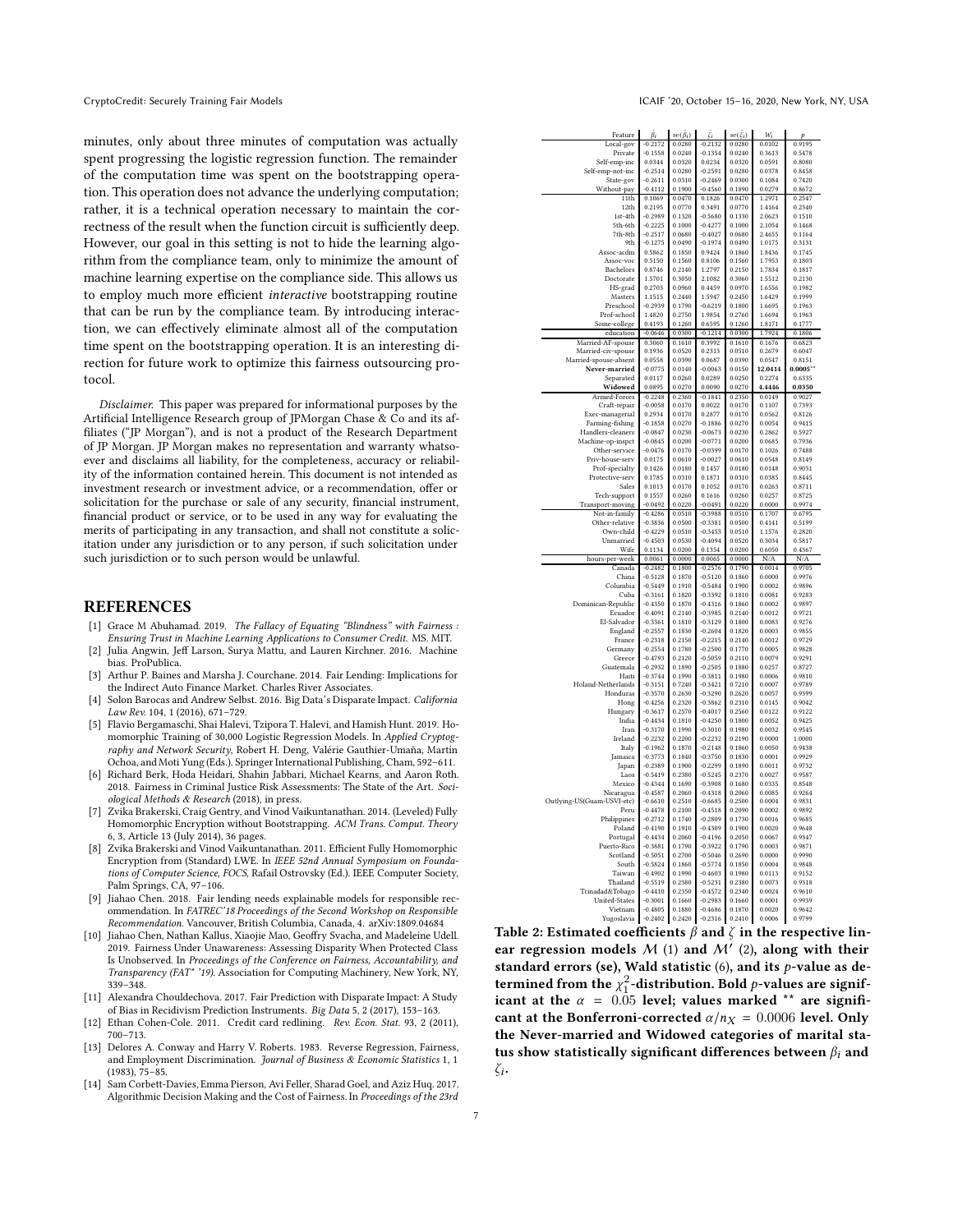<span id="page-7-22"></span>

| Feature                              | $\beta_i$              | $se(\beta_i)$    | ζi                     | $se(\zeta_i)$    | $W_i$            | p                |
|--------------------------------------|------------------------|------------------|------------------------|------------------|------------------|------------------|
| Local-gov                            | $-1.2222$              | 0.1050           | $-1.1829$              | 0.1040           | 0.0707           | 0.7903           |
| Private                              | $-0.9785$              | 0.0870           | $-1.0847$              | 0.0860           | 0.7537           | 0.3853           |
| Self-emp-inc                         | $-0.4591$              | 0.1150           | $-0.3583$              | 0.1150           | 0.3841           | 0.5354           |
| Self-emp-not-inc                     | $-1.2819$              | 0.1020           | $-1.2774$              | 0.1010           | 0.0010           | 0.9750           |
| State-gov                            | $-1.4024$              | 0.1170           | $-1.3379$              | 0.1150           | 0.1546           | 0.6942           |
| Without-pay                          | $-0.0642$              | 0.7550           | $-0.0580$              | 0.7460           | 0.0000           | 0.9953           |
| 11th                                 | $-1.2592$              | 0.2220           | $-1.2487$              | 0.2200           | 0.0011           | 0.9732           |
| 12th                                 | $-0.5439$              | 0.3330           | $-0.5270$              | 0.3300           | 0.0013           | 0.9712           |
| 1st-4th                              | $-0.4908$              | 0.5470           | $-0.4476$              | 0.5340           | 0.0032           | 0.9549           |
| 5th-6th                              | $-0.8337$              | 0.4300           | $-0.7778$              | 0.4180           | 0.0087           | 0.9257           |
| 7th-8th                              | $-1.4437$              | 0.2880           | $-1.3697$              | 0.2800           | 0.0339           | 0.8538           |
| 9th                                  | $-1.0654$              | 0.2330           | $-1.0179$              | 0.2260           | 0.0214           | 0.8837           |
| Assoc-acdm                           | $-0.4001$              | 0.7100           | $-0.4239$              | 0.7070           | 0.0006           | 0.9810           |
| Assoc-voc                            | $-0.3023$              | 0.5970           | $-0.3400$              | 0.5950           | 0.0020           | 0.9643           |
| Bachelors                            | 0.4935                 | 0.8170           | 0.4311                 | 0.8140           | 0.0029           | 0.9569           |
| Doctorate                            | 1.1556                 | 1.1600           | 1.1284                 | 1.1540           | 0.0003           | 0.9867           |
| HS-grad                              | $-0.6676$              | 0.3730           | $-0.6800$              | 0.3720           | 0.0006           | 0.9812           |
| Masters                              | 0.7324                 | 0.9300           | 0.7498                 | 0.9260           | 0.0002           | 0.9894           |
| Preschool                            | $-0.1453$              | 0.8130           | $-0.1316$              | 0.7860           | 0.0001           | 0.9903           |
| Prof-school                          | 1.4555                 | 1.0470           | 1.4311                 | 1.0420           | 0.0003           | 0.9868           |
| Some-college                         | $-0.2981$              | 0.4830           | $-0.2713$              | 0.4820           | 0.0015           | 0.9687           |
| education                            | 0.0066                 | 0.1130           | $-0.0096$              | 0.1130           | 0.0103           | 0.9193           |
| Married-AF-spouse                    | 0.0945                 | 0.5810           | 0.0921                 | 0.5870           | 0.0000           | 0.9977           |
| Married-civ-spouse                   | 0.3700                 | 0.2530           | 0.3461                 | 0.2530           | 0.0045           | 0.9467           |
| Married-spouse-absent                | $-0.3959$              | 0.2140           | $-0.3817$              | 0.2060           | 0.0023           | 0.9619           |
| Never-married                        | $-1.0609$<br>$-0.5968$ | 0.0760           | $-1.0122$              | 0.0760           | 0.2053<br>0.0005 | 0.6505           |
| Separated<br>Widowed                 | $-0.3541$              | 0.1560<br>0.1510 | $-0.6017$<br>$-0.3160$ | 0.1520<br>0.1380 | 0.0347           | 0.9821<br>0.8522 |
| Armed-Forces                         | $-0.0209$              | 0.9310           | $-0.0198$              | 0.9240           | 0.0000           | 0.9993           |
|                                      | $-0.1118$              |                  | $-0.0743$              | 0.0710           |                  | 0.7107           |
| Craft-repair                         |                        | 0.0720           | 0.5542                 |                  | 0.1375           | 0.7797           |
| Exec-managerial                      | 0.5813                 | 0.0690           |                        | 0.0680           | 0.0783           |                  |
| Farming-fishing<br>Handlers-cleaners | $-1.1937$<br>$-1.2222$ | 0.1310<br>0.1400 | $-1.1836$<br>$-1.2311$ | 0.1280<br>0.1410 | 0.0030<br>0.0020 | 0.9560<br>0.9643 |
| Machine-op-inspct                    | $-0.8202$              | 0.0970           | $-0.8737$              | 0.0980           | 0.1505           | 0.6980           |
| Other-service                        | $-1.6790$              | 0.1250           | $-1.7034$              | 0.1240           | 0.0192           | 0.8898           |
| Priv-house-serv                      | $-0.2535$              | 0.4060           | $-0.2343$              | 0.3790           | 0.0012           | 0.9724           |
| Prof-specialty                       | 0.3759                 | 0.0730           | 0.4542                 | 0.0720           | 0.5832           | 0.4451           |
| Protective-serv                      | 0.3820                 | 0.1170           | 0.3813                 | 0.1160           | 0.0000           | 0.9966           |
| Sales                                | 0.1872                 | 0.0730           | 0.2486                 | 0.0730           | 0.3537           | 0.5520           |
| Tech-support                         | 0.6317                 | 0.1010           | 0.6531                 | 0.1000           | 0.0227           | 0.8803           |
| Transport-moving                     | $-0.3347$              | 0.0910           | $-0.3523$              | 0.0900           | 0.0189           | 0.8906           |
| Not-in-family                        | $-1.2453$              | 0.2510           | $-1.1301$              | 0.2520           | 0.1049           | 0.7460           |
| Other-relative                       | $-1.1723$              | 0.2280           | $-1.1185$              | 0.2280           | 0.0278           | 0.8675           |
| Own-child                            | $-2.1693$              | 0.2570           | $-2.1192$              | 0.2600           | 0.0188           | 0.8910           |
| Unmarried                            | $-1.9072$              | 0.2630           | $-1.8586$              | 0.2630           | 0.0171           | 0.8960           |
| Wife                                 | 0.2722                 | 0.0680           | 0.2379                 | 0.0680           | 0.1272           | 0.7213           |
| hours-per-week                       | 0.0185                 | 0.0020           | 0.0161                 | 0.0020           | 0.7200           | 0.3961           |
| Canada                               | $-0.0900$              | 0.6610           | $-0.0756$              | 0.6500           | 0.0002           | 0.9876           |
| China                                | $-0.2274$              | 0.6900           | $-0.2141$              | 0.6800           | 0.0002           | 0.9890           |
| Columbia                             | $-0.2045$              | 0.7590           | $-0.1919$              | 0.7440           | 0.0001           | 0.9905           |
| Cuba                                 | $-0.1338$              | 0.6770           | $-0.1165$              | 0.6640           | 0.0003           | 0.9854           |
| Dominican-Republic                   | $-0.2096$              | 0.7630           | $-0.1968$              | 0.7450           | 0.0001           | 0.9904           |
| Ecuador                              | $-0.0701$              | 0.8420           | $-0.0668$              | 0.8290           | 0.0000           | 0.9978           |
| El-Salvador                          | $-0.2189$              | 0.7160           | $-0.2056$              | 0.7020           | 0.0002           | 0.9894           |
| England                              | $-0.0582$              | 0.6750           | $-0.0466$              | 0.6630           | 0.0002           | 0.9902           |
| France                               | 0.0032                 | 0.7930           | 0.0058                 | 0.7760           | 0.0000           | 0.9981           |
| Germany                              | $-0.1087$              | 0.6510           | $-0.0935$              | 0.6400           | 0.0003           | 0.9867           |
| Greece                               | $-0.0989$              | 0.7740           | $-0.0899$              | 0.7660           | 0.0001           | 0.9934           |
| Guatemala                            | $-0.1373$              | 0.7910           | $-0.1294$              | 0.7740           | 0.0001           | 0.9943           |
| Haiti<br>Holand-Netherlands          | $-0.0921$<br>$-0.0009$ | 0.8310<br>6.0310 | $-0.0854$<br>$-0.0009$ | 0.8150<br>5.9830 | 0.0000<br>0.0000 | 0.9954<br>1.0000 |
| Honduras                             | $-0.0231$              | 1.4540           | $-0.0219$              | 1.3780           | 0.0000           | 0.9995           |
| Hong                                 | $-0.0479$              | 0.8700           | $-0.0453$              | 0.8550           | 0.0000           | 0.9983           |
| Hungary                              | $-0.0299$              | 0.9050           | $-0.0255$              | 0.8830           | 0.0000           | 0.9972           |
| India                                | $-0.2407$              | 0.6610           | $-0.2250$              | 0.6520           | 0.0003           | 0.9865           |
| Iran                                 | $-0.0548$              | 0.7270           | $-0.0501$              | 0.7150           | 0.0000           | 0.9963           |
| Ireland                              | $-0.0119$              | 0.8840           | $-0.0105$              | 0.8740           | 0.0000           | 0.9991           |
| Italy                                | $-0.0552$              | 0.6850           | $-0.0428$              | 0.6720           | 0.0002           | 0.9897           |
| Jamaica                              | $-0.1542$              | 0.7110           | $-0.1436$              | 0.7000           | 0.0001           | 0.9915           |
| Japan                                | $-0.0446$              | 0.7110           | $-0.0400$              | 0.6980           | 0.0000           | 0.9963           |
| Laos                                 | $-0.0587$              | 0.9130           | $-0.0554$              | 0.9130           | 0.0000           | 0.9980           |
| Mexico                               | $-1.4682$              | 0.6420           | $-1.4426$              | 0.6300           | 0.0008           | 0.9773           |
| Nicaragua                            | $-0.0993$              | 0.8450           | $-0.0945$              | 0.8340           | 0.0000           | 0.9968           |
| Outlying-US(Guam-USVI-etc)           | $-0.0629$              | 1.0150           | $-0.0588$              | 0.9810           | 0.0000           | 0.9977           |
| Peru                                 | $-0.0791$              | 0.8690           | $-0.0749$              | 0.8550           | 0.0000           | 0.9973           |
| Philippines                          | $-0.1455$              | 0.6420           | $-0.1240$              | 0.6310           | 0.0006           | 0.9809           |
| Poland                               | $-0.1274$              | 0.7090           | $-0.1169$              | 0.6990           | 0.0001           | 0.9916           |
| Portugal                             | $-0.1234$              | 0.7840           | $-0.1158$              | 0.7680           | 0.0000           | 0.9945           |
| Puerto-Rico                          | $-0.2873$              | 0.6860           | $-0.2685$              | 0.6730           | 0.0004           | 0.9844           |
| Scotland                             | $-0.0291$              | 1.0110           | $-0.0269$              | 1.0010           | 0.0000           | 0.9988           |
| South                                | $-0.2352$              | 0.7020           | $-0.2205$              | 0.6920           | 0.0002           | 0.9881           |
| Taiwan                               | $-0.0826$              | 0.7430           | $-0.0769$              | 0.7350           | 0.0000           | 0.9956           |
| Thailand                             | $-0.0486$              | 0.9420           | $-0.0460$              | 0.9180           | 0.0000           | 0.9984           |
| Trinadad&Tobago                      | $-0.0595$              | 0.8860           | $-0.0542$              | 0.8680           | 0.0000           | 0.9966           |
| United-States                        | $-0.2211$              | 0.6070           | $-0.2960$              | 0.5970           | 0.0077           | 0.9299           |
| Vietnam<br>Yugoslavia                | $-0.1795$<br>$-0.0097$ | 0.7370<br>0.9010 | $-0.1692$<br>$-0.0086$ | 0.7250<br>0.8890 | 0.0001<br>0.0000 | 0.9921<br>0.9993 |
|                                      |                        |                  |                        |                  |                  |                  |

Table 3: Estimated coefficients  $\hat{\beta}$  and  $\hat{\zeta}$  in the respective logistic regression models  $M$  [\(3\)](#page-2-4) and  $M'$  [\(4\)](#page-2-5), with other notation as defined in Table [2.](#page-6-13) None of the features are found to show statistically significant differences between the coefficients  $\beta_i$  and  $\zeta_i$ .

ACM SIGKDD International Conference on Knowledge Discovery and Data Mining (KDD '17). Association for Computing Machinery, New York, NY, 797–806.

- <span id="page-7-1"></span>[15] Marsha Courchane, David Nebhut, and David Nickerson. 2000. Lessons Learned: Statistical Techniques and Fair Lending. Journal of Housing Research 11, 2 (2000), 277–295.
- <span id="page-7-0"></span>[16] Julia Dressel and Hany Farid. 2018. The accuracy, fairness, and limits of predicting recidivism. Science Advances 4, 1, Article eaao5580 (2018), 5 pages.
- <span id="page-7-6"></span>[17] Dheeru Dua and Casey Graff. 2017. UCI Machine Learning Repository. <http://archive.ics.uci.edu/ml>
- <span id="page-7-21"></span>[18] Olive Jean Dunn. 1961. Multiple Comparisons among Means. J. Amer. Stat. Assoc. 56, 293 (1961), 52–64.
- <span id="page-7-3"></span>[19] Michael Feldman, Sorelle A. Friedler, John Moeller, Carlos Scheidegger, and Suresh Venkatasubramanian. 2015. Certifying and Removing Disparate Impact. In Proceedings of the 21th ACM SIGKDD International Conference on Knowledge Discovery and Data Mining (KDD '15), Longbing Cao, Chengqi Zhang, Thorsten Joachims, Geoff Webb, Dragos D Margineantu, and Graham Williams (Eds.). ACM, Sydney, NSW, Australia, 259–268.
- <span id="page-7-18"></span>[20] Craig Gentry. 2009. Fully Homomorphic Encryption Using Ideal Lattices. In Proceedings of the Forty-First Annual ACM Symposium on Theory of Computing (STOC '09). Association for Computing Machinery, New York, NY, USA, 169– 178.
- <span id="page-7-19"></span>[21] Shafi Goldwasser and Silvio Micali. 1982. Probabilistic Encryption & How to Play Mental Poker Keeping Secret All Partial Information. In Proceedings of the Fourteenth Annual ACM Symposium on Theory of Computing (STOC '82). Association for Computing Machinery, New York, NY, USA, 365–377.
- <span id="page-7-2"></span>[22] Mikella Hurley and Julius Adebayo. 2016. Credit Scoring in the Era of Big Data. Yale Journal of Law & Technology 148 (2016), 148–216.
- <span id="page-7-23"></span>[23] Miran Kim, Yongsoo Song, Shuang Wang, Yuhou Xia, and Xiaoqian Jiang. 2017. Secure Logistic Regression Based on Homomorphic Encryption: Design and Evaluation. JMIR Medical Informatics 6 (08 2017).
- <span id="page-7-14"></span>[24] Jon Kleinberg, Sendhil Mullainathan, and Manish Raghavan. 2017. Inherent Trade-Offs in the Fair Determination of Risk Scores. In Proceedings of the 8th Innovations in Theoretical Computer Science Conference (Leibniz International Proceedings in Informatics (LIPIcs)), Christos H. Papadimitriou (Ed.), Vol. 67. Schloss Dagstuhl–Leibniz-Zentrum fuer Informatik, Dagstuhl, Germany, Article 43, 23 pages.
- <span id="page-7-7"></span>[25] Ron Kohavi. 1996. Scaling up the Accuracy of Naive-Bayes Classifiers: A Decision-Tree Hybrid. In Proceedings of the Second International Conference on Knowledge Discovery and Data Mining (KDD '96), Evangelos Simoudis, Jiawei Han, and Usama Fayyad (Eds.). AAAI Press, Palo Alto, California, 202–207.
- <span id="page-7-10"></span>[26] Anja Lambrecht and Catherine Tucker. 2019. Algorithmic bias? An empirical study of apparent gender-based discrimination in the display of stem career ads. Management Science 65, 7 (2019), 2966–2981.
- <span id="page-7-16"></span>[27] Jing Lei, Max G'Sell, Alessandro Rinaldo, Ryan J. Tibshirani, and Larry Wasserman. 2018. Distribution-Free Predictive Inference for Regression. J. Amer. Stat. Assoc. 113, 523 (2018), 1094–1111.
- <span id="page-7-9"></span>[28] Ninareh Mehrabi, Fred Morstatter, Nripsuta Saxena, Kristina Lerman, and Aram Galstyan. 2019. A Survey on Bias and Fairness in Machine Learning. (2019), 31. arXiv[:1908.09635](https://arxiv.org/abs/1908.09635)
- <span id="page-7-8"></span>[29] Cecilia Munoz, Megan Smith, and D. J. Patil. 2016. Big Data: A Report on Algorithmic Systems, Opportunity, and Civil Rights. Technical Report. Executive Office of the President of USA.
- <span id="page-7-15"></span>[30] Geoff Pleiss, Manish Raghavan, Felix Wu, Jon Kleinberg, and Kilian Q Weinberger. 2017. On fairness and calibration. In Advances in Neural Information Processing Systems 30, I. Guyon, U. V. Luxburg, S. Bengio, H. Wallach, R. Fergus, S. Vishwanathan, and R. Garnett (Eds.). Curran Associates, Red Hook, NY, 5680–5689.
- <span id="page-7-4"></span>[31] Devin G. Pope and Justin R. Sydnor. 2011. Implementing anti-discrimination policies in statistical profiling models. American Economic Journal: Economic Policy 3, 3 (2011), 206–231.
- <span id="page-7-11"></span>[32] Manish Raghavan, Solon Barocas, Jon Kleinberg, and Karen Levy. 2019. Mitigating Bias in Algorithmic Employment Screening: Evaluating Claims and Practices. (2019), 24. arXiv[:1906.09208](https://arxiv.org/abs/1906.09208)
- <span id="page-7-17"></span>[33] R L Rivest, L Adleman, and M L Dertouzos. 1978. On Data Banks and Privacy Homomorphisms. Academic Press, Orlando, FL, 169–179.
- <span id="page-7-20"></span>[34] Laurence D. Robinson and Nicholas P. Jewell. 1991. Some Surprising Results about Covariate Adjustment in Logistic Regression Models. International Statistical Review 59, 2 (Aug. 1991), 227–240.
- <span id="page-7-12"></span>[35] Cynthia Rudin. 2019. Stop explaining black box machine learning models for high stakes decisions and use interpretable models instead. Nature Machine Intelligence 1, 5 (2019), 206–215.
- <span id="page-7-13"></span>[36] Andrew D. Selbst, Danah Boyd, Sorelle A. Friedler, Suresh Venkatasubramanian, and Janet Vertesi. 2019. Fairness and Abstraction in Sociotechnical Systems. In Proceedings of the Conference on Fairness, Accountability, and Transparency (FAT\* '19). Association for Computing Machinery, New York, NY, USA, 59–68.
- <span id="page-7-5"></span>[37] Robert J. Serfling. 1980. Approximation Theorems of Mathematical Statistics. Wiley-Interscience, New York, Chapter 4, 138–170.